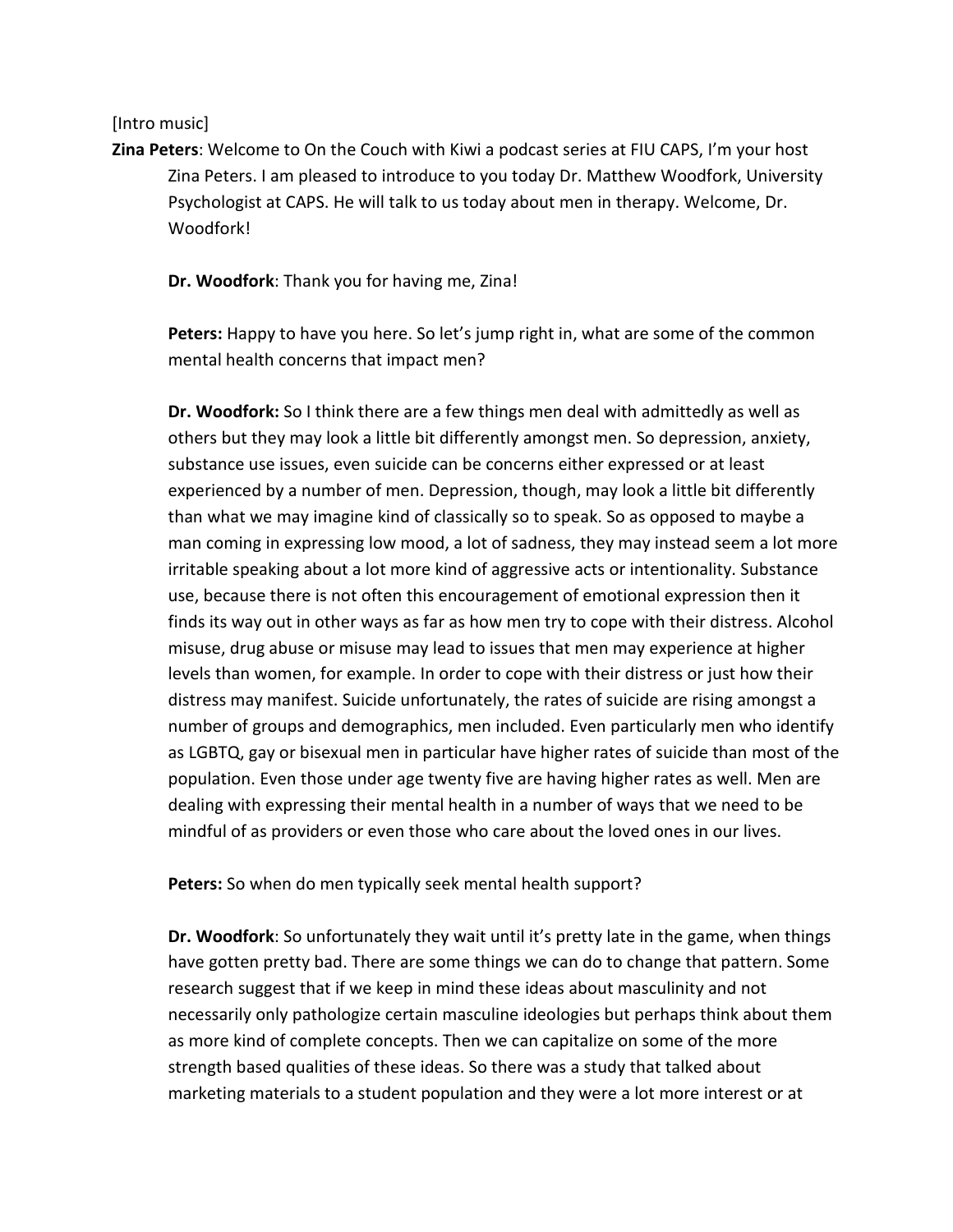least willingness to seek help amongst men who received materials that were emphasizing achievement or self-help. These are some things that men are often promoted to exhibit amongst other people kind of being on their own or self-sufficient, being very goal or success oriented. But this is just an opportunity now just to find a way to blend that into the framework of mental health to make it a bit more palpable.

**Peters**: Yeah almost like more attractive to that group. So are men less likely to seek therapy than women?

**Dr. Woodfork:** Yeah I think very much so and I think it go across a number of groups when it comes to even kind of age, nationality, race/ethnicity. Oftentimes men are a lot slower to reach out and that can be for a couple of reasons; in particular, women are more socialized, in a number of societies or cultural context, to be expressive. Some more than others but generally speaking women are given that leeway to talk and to be vulnerable to show vulnerability. Whereas a lot of times men are not, men are supposed to be to themselves, this lone wolf. You're not allowed to be sad, you're not allowed to be nervous, insecure, or unsure of yourself; and so for that reason men aren't often reaching out for help at the same rates as women are. So I think it's important to consider how, again, we can encourage men and ourselves in general to open up our views what manhood can look like and what's acceptable ways of being a man in this world.

**Peters:** For males, what are some of the benefits of going to therapy?

**Dr. Woodfork**: So I think the benefits mirror a lot of the benefits that anyone would experience this opportunity to be affirmed, to find a community, to find support. Something that can be especially important amongst different cultural groups, like Latino coming from a more collectivist backgrounds. So therapy can offer someone to feel heard and cared for, then again, affirmed and given some options when we are too restrictive to the idea of what a man is or what masculinity should look like, then it very much limits our options to support ourselves and get help when we need it.

**Peters:** What are the benefits of seeking support early?

**Dr. Woodfork:** So I think the earlier you ask for help the better chance you have of kind of mitigating some of the overall stress one may experience. So, unfortunately, a lot of times men are waiting until it's very late in the game to ask for help. In those cases we want to ensure that we are giving permission to or encouraging and letting men know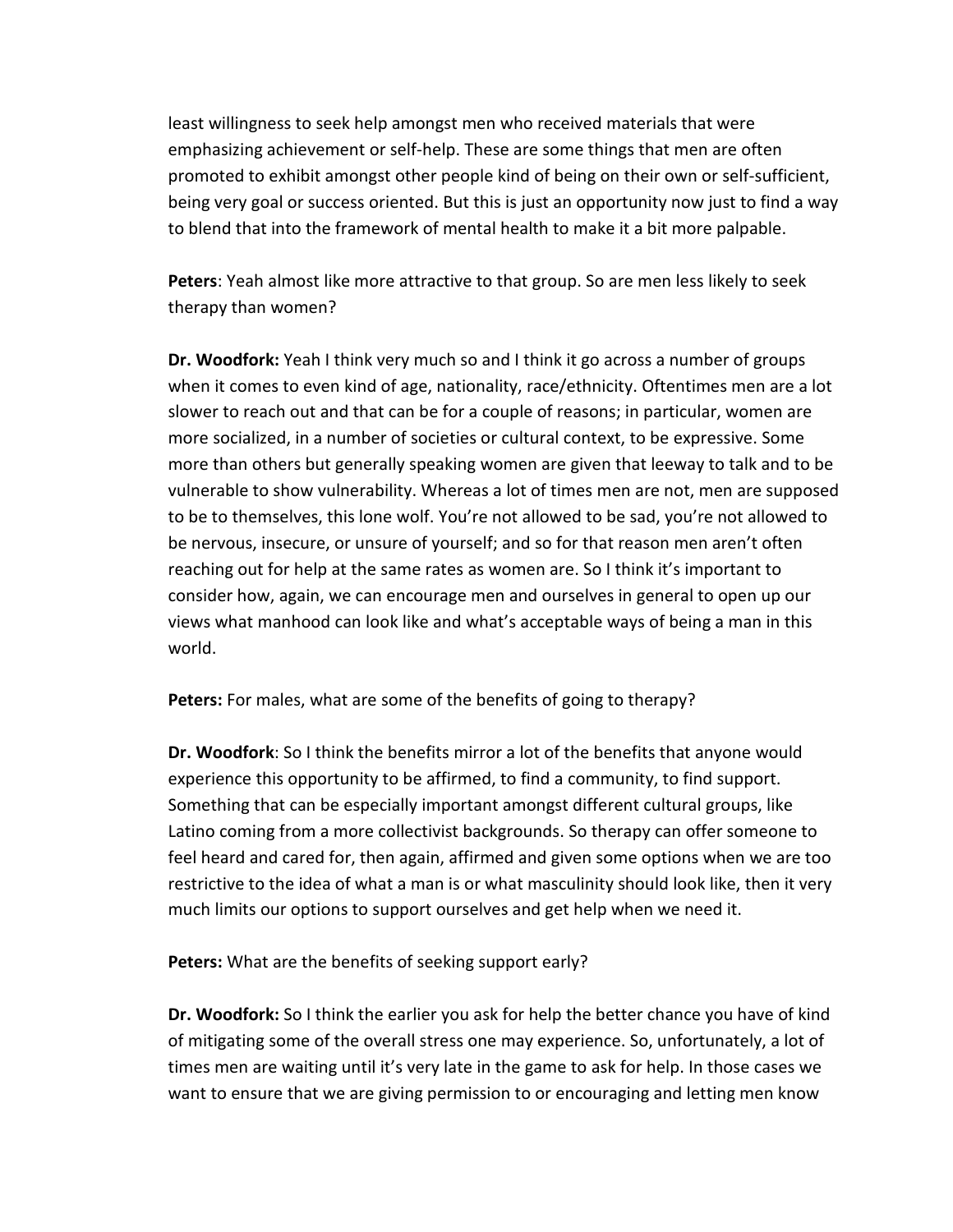that it is okay and it doesn't jeopardize who you are as a man to ask for help when you start to feel a little overwhelmed or as though you're not functioning in the way you should be functioning. I think it can be helpful in those circumstances to be more open minded and I think for those reasons men would benefit and not progress into some of those more severe and problematic behaviors like alcohol abuse or drug misuse to cope with their distress.

**Peters:** What are some of the myths about men who go to therapy?

**Dr. Woodfork:** So I think some myths are that, "you're crazy", "you're weak minded", or culturally speaking that it's "only for white folks", "it's only for the rich" and ultimately that you're less of a man for not knowing what to do or not knowing how to work through an issue. So I think that those are some areas that we as providers need to be really mindful of, we as family members you know, brothers, sisters, aunts, uncles, friends, partners, we need to be very mindful of not to unintentionally perpetuate those stigmas because we can unintentionally be causing some harm to the ones that we love or other men who may need some help, but are perhaps suffering in silence for that reason.

**Peters:** Thanks for addressing some of those myths. If a man is listening to this podcast right now and maybe they're contemplating or seeking therapy, what would you say to them to help alleviate their concerns and worries about therapy?

**Dr. Woodfork:** Well I'd say by asking for help that does not make you less of a man, it does not jeopardize or should not jeopardize who you are as an individual and your own competence. It does not make you weak but rather I think it takes an immense amount of strength to buck the system and buck what we've known to be true for men and ask for help. I think that also can be helpful for a lot of guys to know to reach out for help, let's say even at the counseling center, we have a men's group that can be maybe a little bit easier for some men to consider because you are amongst others who identify the same amongst their gender and for that reason there can be some presumed safety and some sense of security or comfort knowing that maybe this guy here is going through something similar than I am and so I'm not alone in that. So I think I want to let the guys out there know that there are options available to you on campus or even outside of campus, if that kind of works best for you.